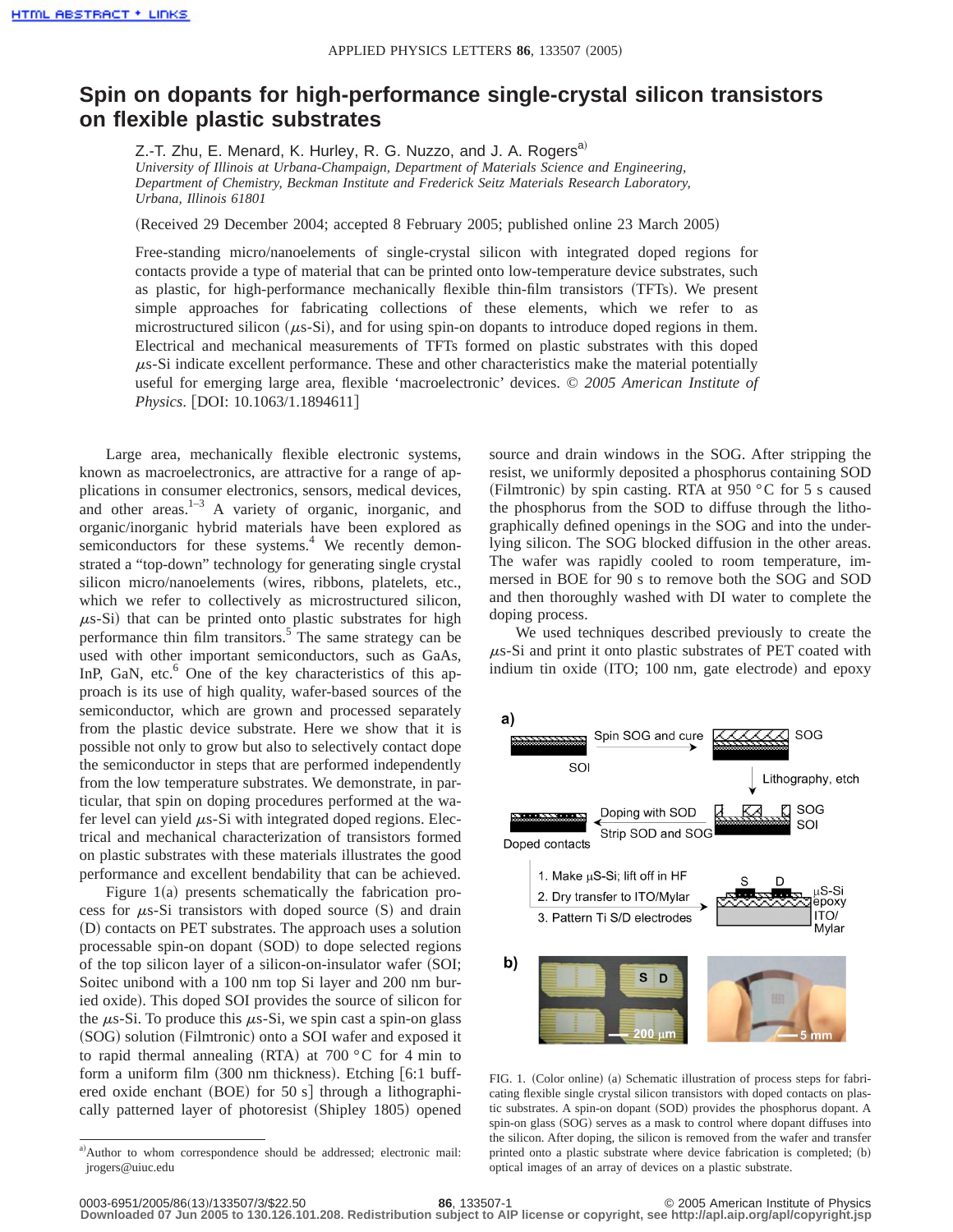

FIG. 2. (Color online) (a) Width normalized resistance  $(R_{total}W)$  measured between two contacts as a function of L on uniform, highly doped  $\mu$ s-Si thin film. The intercept of a linear fit to these data gives a contact resistance. Inset shows the test structures for evaluating the contact resistance;  $(b)$ phosphorus concentration in a silicon film with patterned doping, as evaluated by TOF-SIMS.

(SU8; 600 nm, gate dielectric).<sup>7</sup> The epoxy not only provides the dielectric, but also facilitates the transfer printing of the  $\mu$ s-Si.<sup>8</sup> Source and drain electrodes of Ti (100 nm) were formed on the doped contact regions by an aligned photolithography step followed by etch back. Figure  $1(b)$  shows images of several devices.

We estimated the doping levels and the contact resistances using a standard transmission line model (TLM). In particular, we measured resistances between Ti contact pads with separations  $(L)$  between 5 and 100  $\mu$ m and widths *(W)* of 200  $\mu$ m [inset in Fig. 2(a)] on uniformly doped  $\mu$ s-Si on plastic. The linear current  $(I)$  vs. voltage  $(V)$  curves (not shown) indicate that the contacts are ohmic and that the doping level is high. The dependence of the resistance on *L* can be described by  $R_{\text{total}} = 2R_c + (R_s/W)L$ , where  $R_{\text{total}} = (V/I)$  is the resistance between two contact pads,  $R_c$  is the contact resistance, and  $R_s$  is the sheet resistance.<sup>9</sup> Figure 2(a) plots the normalized resistance,  $R_{\text{total}}W$ , as a function of *L*. Linear fitting of  $R_{\text{total}}W$  gives  $R_s = 228 \pm 5 \Omega/sq$ , and  $R_cW$  $\sim$  1.7 $\pm$ 0.05  $\Omega$  cm. The value of normalized contact resistance  $R_cW$  is more than an order of magnitude lower than what we observed for undoped  $\mu$ s-Si processed in a similar manner.<sup>7</sup> The resistivity is about  $2.3 \times 10^{-3}$  Ω cm, which corresponds to a doping level of  $10^{19}/\text{cm}^3$  if we assume, for simplicity, that the doping is uniform through the 100 nm  $\mu$ s-Si film. As illustrated by the time-of-flight secondary ion mass spectroscopy (TOF-SIMS) measurements in Fig. 2(b), the use of patterned SOG as a diffusion barrier (Fig. 1) localizes the dopants to desired regions in the silicon. In this image, the bright red color indicates high phosphorus concentration.

Figure 3 shows measurements of typical contact-doped  $\mu$ s-Si transistors on an epoxy/ITO/PET substrate. Figure 3(a) plots the current–voltage characteristics of a device (L  $=7 \mu m$ ,  $W=200 \mu m$ ). The effective device mobility ( $\mu_{\text{eff}}$ ) is  $\sim$ 240 cm<sup>2</sup>/V s in the linear regime and  $\sim$ 230 cm<sup>2</sup>/V s in the saturation regime, as determined by application of standard field-effect transistor models.<sup>10</sup> Figure 2(b) shows transfer characteristics of devices with channel lengths between 2 and 97  $\mu$ m and channel widths of 200  $\mu$ m. The ON to OFF current ratios in all cases are  $\sim 10^4$ . Figure 3(c) presents the resistance of the devices measured in ON state  $(R_{on})$  at small drain voltages, and multiplied by *W*, as a function of *L* at different gate voltages. Linear fits of  $R_{on}W$  vs. L at each gate ties, the devices with doped contacts are more stable, more stable more stable and  $R_{on}W$  vs. L at each gate ties, the devices with doped contacts are mo



FIG. 3. (a) Typical current–voltage characteristics of a single crystal silicon transistor with doped contacts on a PET substrate, with  $L=7 \mu m$  and *W* =200  $\mu$ m. From bottom to top,  $V_G$  varies from −2 to 6 V; (b) transfer curves  $(V_d=0.1 \text{ V})$  of devices with channel lengths, from top to bottom, of 97, 72, 47, 22, 7, and 2  $\mu$ m. The channel width in each case is 200  $\mu$ m; (c) width-normalized resistance of devices in the ON state  $(R_{on}W)$  as a function of channel length *L* at different gate voltages. The solid lines represent linear fits. The scaling is consistent with contacts that have negligible influence on device performance for this range of channel lengths. Inset shows the sheet conductance  $\left[\Delta(R_{on}W)/\Delta L\right]^{-1}$ , determined from the reciprocal of the slopes of the linear fitting in  $(c)$ , as a function of gate voltage; (d) effective mobility, evaluated in the linear regime, as a function of channel length for the devices with undoped (triangle) and doped (square) contacts.

voltage provide information about both intrinsic device mobility and contact resistance.<sup>9</sup> In this simple model,  $R_{on}$  consists of the series addition of the channel resistance (which is proportional to  $L$ ) and the combined contact resistance  $R_c$ associated with the source and drain electrodes. Figure  $3(c)$ shows that  $R_c$ , as determined from the intercepts of linear fitting, is negligible compared to channel resistance for all channel lengths evaluated. The inset shows the variation of sheet conductance, as determined from the reciprocal of the slope of linear fitting in Fig.  $3(c)$ , with gate voltage. The linear fit to these data gives an intrinsic device mobility of  $\sim$ 270 cm<sup>2</sup>/V s, and an intrinsic threshold voltage of  $\sim$ 2 V.

Figure 3(d) compares the effective mobilities,  $\mu_{\text{eff}}$ , of undoped and contact-doped  $\mu$ s-Si transistors evaluated directly from transfer characteristics measured in the linear regime (i.e., contact effects are not subtracted). For the undoped devices,  $\mu_{\text{eff}}$  decreases rapidly from 200 to 50 cm<sup>2</sup>/V s with decreasing the channel length  $L$ from 100 to 5  $\mu$ m. The contacts begin to dominate device behavior at channel lengths below  $\sim$  50  $\mu$ m. In the contact doped case, the mobilities are around  $270 \text{ cm}^2/\text{V s}$ , with  $<$ 10% variation with channel length over this range, which is in consistent with the intrinsic device mobility determined from inset of Fig.  $3(c)$ . These data provide additional evidence that these devices show negligible effects of contact resistance. We note that, in addition to the different mobili-